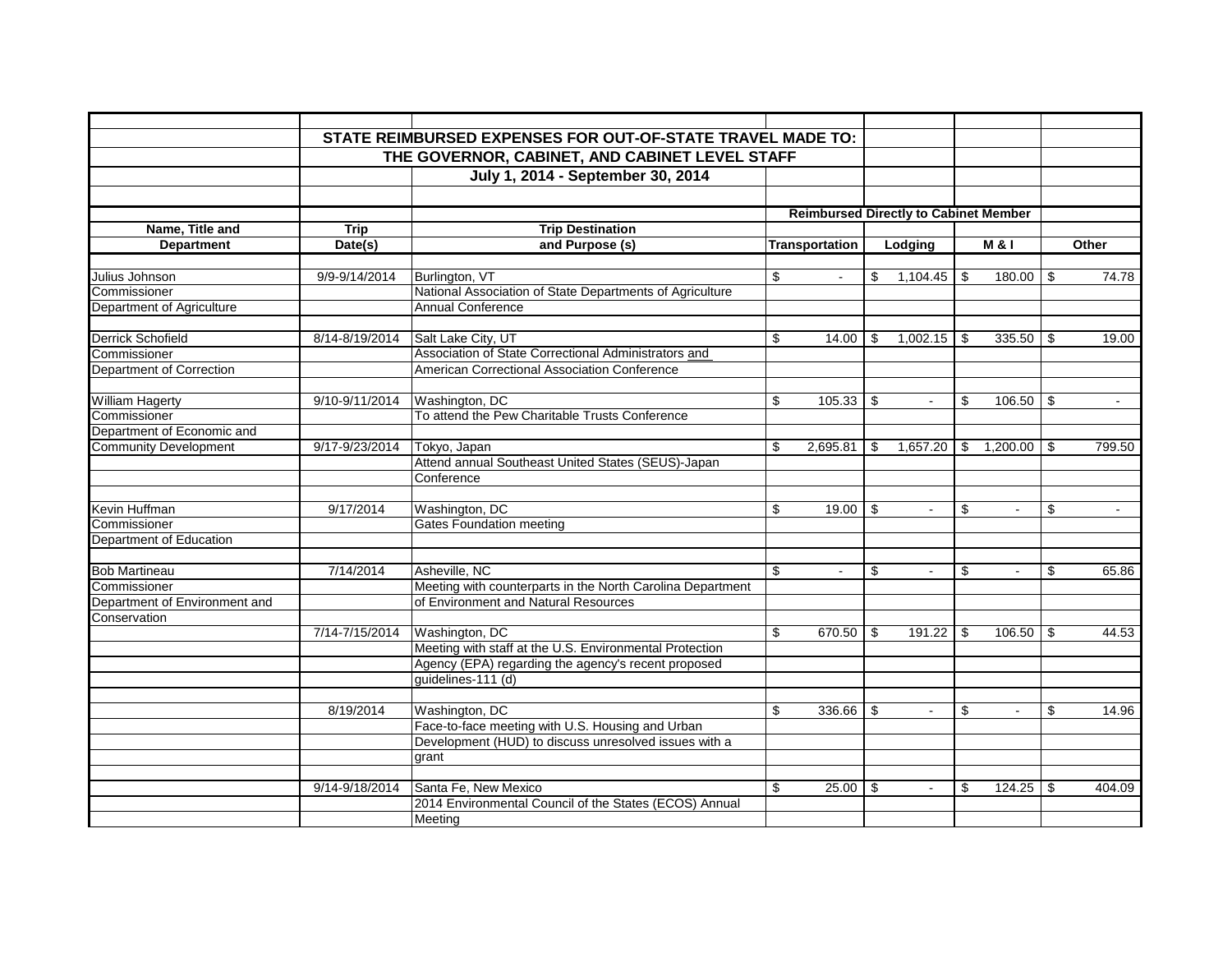|                                      |                | THE GOVERNOR, CABINET, AND CABINET LEVEL STAFF               |                |                                              |     |               |                     |             |
|--------------------------------------|----------------|--------------------------------------------------------------|----------------|----------------------------------------------|-----|---------------|---------------------|-------------|
|                                      |                | July 1, 2014 - September 30, 2014                            |                |                                              |     |               |                     |             |
|                                      |                |                                                              |                |                                              |     |               |                     |             |
|                                      |                |                                                              |                | <b>Reimbursed Directly to Cabinet Member</b> |     |               |                     |             |
| Name, Title and                      | <b>Trip</b>    | <b>Trip Destination</b>                                      |                |                                              |     |               |                     |             |
| <b>Department</b>                    | Date(s)        | and Purpose (s)                                              |                | <b>Transportation</b>                        |     | Lodging       | <b>M&amp;I</b>      | Other       |
|                                      |                |                                                              |                |                                              |     |               |                     |             |
|                                      |                |                                                              |                |                                              |     |               |                     |             |
|                                      | 9/24/2014      | Raleigh Durham, NC                                           | \$             |                                              |     | $\sim$        | \$<br>$\sim$        | \$<br>14.96 |
|                                      |                | Meeting with Environmental Protection Agency (EPA)           |                |                                              |     |               |                     |             |
|                                      |                | Region 4 to discuss the State's PM2.5 data used in the       |                |                                              |     |               |                     |             |
|                                      |                | National Ambient Air Quality Standards (NAAQS)               |                |                                              |     |               |                     |             |
|                                      |                | designation process                                          |                |                                              |     |               |                     |             |
|                                      |                |                                                              |                |                                              |     |               |                     |             |
| <b>Greg Gonzales</b>                 | 9/21-9/25/2014 | Chicago, IL                                                  | \$             | $132.00$ \ \$                                |     | $973.04$ \$   | $319.50$ \ \$       |             |
| Commissioner                         |                | FOX Private Family Trust Company Symposium                   |                |                                              |     |               |                     |             |
| Department of Financial Institutions |                | Commissioner Gonzales was asked to serve on a panel of       |                |                                              |     |               |                     |             |
|                                      |                | state regulators to share his perspective and insight on     |                |                                              |     |               |                     |             |
|                                      |                | Tennessee trust laws and regulation. Commissioner            |                |                                              |     |               |                     |             |
|                                      |                | Gonzales also met personally with various Chicago firms      |                |                                              |     |               |                     |             |
|                                      |                | that advise families on where to establish family trust      |                |                                              |     |               |                     |             |
|                                      |                | companies and how they should be operated. He provided       |                |                                              |     |               |                     |             |
|                                      |                | the firms with information as to what Tennessee offers.      |                |                                              |     |               |                     |             |
|                                      |                |                                                              |                |                                              |     |               |                     |             |
| John Dreyzehner, MD                  | 7/22-7/23/2014 | Chicago, IL                                                  | \$             | $\sim$                                       | \$  |               | \$<br>$106.50$ \ \$ |             |
| Commissioner                         |                | National Homeland Security Council Consortium (NHSC).        |                |                                              |     |               |                     |             |
| Department of Health                 |                | The Commissioner is a member of NHSC which is under the      |                |                                              |     |               |                     |             |
|                                      |                | direction of the Emergency Management Agency. The            |                |                                              |     |               |                     |             |
|                                      |                | consortium came together to identify current priority issues |                |                                              |     |               |                     |             |
|                                      |                | for the member associations and reach consensus on those     |                |                                              |     |               |                     |             |
|                                      |                | that may crosscut areas of focus for the NHSC.               |                |                                              |     |               |                     |             |
|                                      |                |                                                              |                |                                              |     |               |                     |             |
| Rebecca Hunter                       | 9/21-9/24/2014 | Philadelphia, PA                                             | $\mathfrak{L}$ | $119.00$ \ \$                                |     | $827.00$ \ \$ | $297.00$ \ \$       | $\sim$      |
| Commissioner                         |                | International Public Management Association (IPMA)-          |                |                                              |     |               |                     |             |
| Department of Human Resources        |                | Human Resources (HR) International Training Forum and        |                |                                              |     |               |                     |             |
|                                      |                | Expo                                                         |                |                                              |     |               |                     |             |
|                                      |                |                                                              |                |                                              |     |               |                     |             |
| <b>Burns Phillips</b>                | 9/16-9/19/2014 | Tokyo, Japan                                                 | \$             | $\sim$                                       | -\$ |               | $909.00$ \$         | 158.07      |
| Commissioner                         |                | 37th Joint Meeting of Southeast U.S. Japan Southeast         |                |                                              |     |               |                     |             |
| Department of Labor and Workforce    |                | Associations "Success through Harmony, Tradition and         |                |                                              |     |               |                     |             |
| Development                          |                | Innovation                                                   |                |                                              |     |               |                     |             |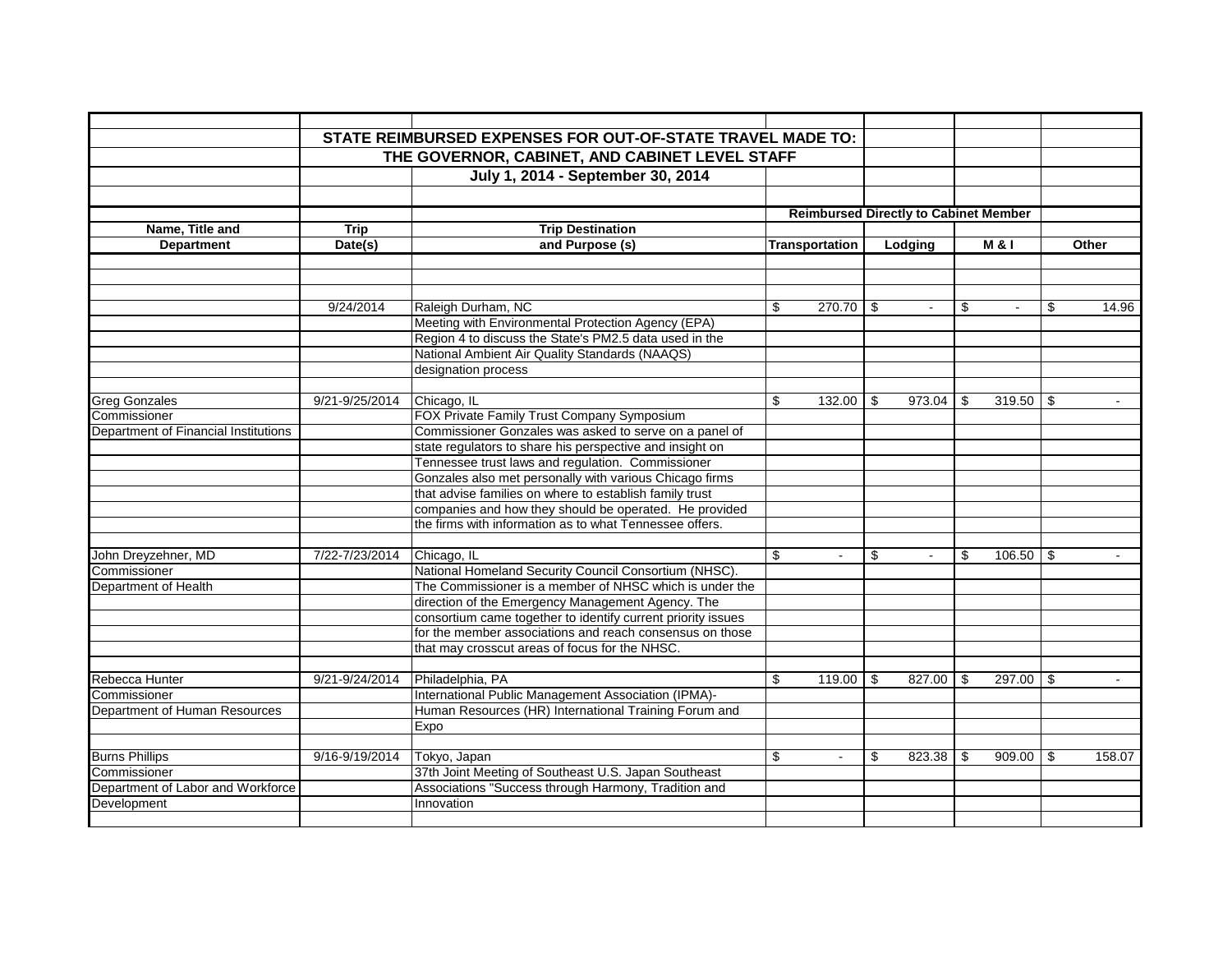|                                                             |                                                | STATE REIMBURSED EXPENSES FOR OUT-OF-STATE TRAVEL MADE TO: |    |                       |     |                                              |      |                  |     |                |
|-------------------------------------------------------------|------------------------------------------------|------------------------------------------------------------|----|-----------------------|-----|----------------------------------------------|------|------------------|-----|----------------|
|                                                             | THE GOVERNOR, CABINET, AND CABINET LEVEL STAFF |                                                            |    |                       |     |                                              |      |                  |     |                |
|                                                             |                                                | July 1, 2014 - September 30, 2014                          |    |                       |     |                                              |      |                  |     |                |
|                                                             |                                                |                                                            |    |                       |     |                                              |      |                  |     |                |
|                                                             |                                                |                                                            |    |                       |     |                                              |      |                  |     |                |
|                                                             |                                                |                                                            |    |                       |     | <b>Reimbursed Directly to Cabinet Member</b> |      |                  |     |                |
| Name, Title and                                             | <b>Trip</b>                                    | <b>Trip Destination</b>                                    |    |                       |     |                                              |      |                  |     |                |
| <b>Department</b>                                           | Date(s)                                        | and Purpose (s)                                            |    | <b>Transportation</b> |     | Lodging                                      |      | <b>M &amp; I</b> |     | Other          |
|                                                             |                                                |                                                            |    |                       |     |                                              |      |                  |     |                |
| Douglas Varney                                              | 7/26-7/28/2014                                 | Washington, DC                                             | \$ |                       | \$  |                                              |      | $212.50$ \$      |     | 49.00          |
| Commissioner                                                |                                                | 2014 National Association of State Mental Health Program   |    |                       |     |                                              |      |                  |     |                |
| Department of Mental Health and<br>Substance Abuse Services |                                                | <b>Directors Conference</b>                                |    |                       |     |                                              |      |                  |     |                |
|                                                             |                                                |                                                            |    |                       |     |                                              |      |                  |     |                |
|                                                             | 9/11-9/12/2014                                 | Oak Brooke Terrace, IL                                     | \$ | $\sim$                | \$  | 111.00                                       | l \$ | 91.50            | \$  | 244.54         |
|                                                             |                                                | Joint Commission Presentation                              |    |                       |     |                                              |      |                  |     |                |
|                                                             |                                                |                                                            |    |                       |     |                                              |      |                  |     |                |
| Terry M. Haston<br>Adjutant General                         | 8/21-8/26/2014                                 | Chicago, IL                                                | \$ | 178.00                | \$  | 966.05                                       | -\$  | 390.50           | \$  | 223.10         |
|                                                             |                                                | National Guard Association of the United States (NGAUS)    |    |                       |     |                                              |      |                  |     |                |
| Department of Military                                      |                                                | <b>General Conference</b>                                  |    |                       |     |                                              |      |                  |     |                |
|                                                             |                                                |                                                            |    |                       |     |                                              |      |                  |     |                |
| Susan Whitaker                                              | 6/29-7/1/2014                                  | Gettysburg, PA                                             | \$ | 155.91                | \$  |                                              |      | $127.50$ \$      |     | $\sim$         |
| Commissioner                                                |                                                | Civil War Trust Board Event                                |    |                       |     |                                              |      |                  |     |                |
| Department of Tourist Development                           |                                                |                                                            |    |                       |     |                                              |      |                  |     |                |
|                                                             | 7/22-7/27/2014                                 | Colorado Springs, CO                                       | \$ | 650.12                | \$  | 1,427.25                                     | \$   | 363.00           | \$  |                |
|                                                             |                                                | U.S. Travel Summer Board Meeting                           |    |                       |     |                                              |      |                  |     |                |
|                                                             |                                                |                                                            |    |                       |     |                                              |      |                  |     |                |
|                                                             | 8/22-8/26/2014                                 | Louisville, KY                                             | \$ | 117.00                | -\$ | 738.24                                       | -\$  | 213.50           | -\$ | $\sim$         |
|                                                             |                                                | U.S. Travel Educational Seminar for Tourism Organizations  |    |                       |     |                                              |      |                  |     |                |
|                                                             |                                                | (ESTO) Conference                                          |    |                       |     |                                              |      |                  |     |                |
|                                                             |                                                |                                                            |    |                       |     |                                              |      |                  |     |                |
|                                                             | 9/18-9/19/2014                                 | Atlanta, GA                                                | \$ | 201.00                | \$  | 155.44                                       | \$   | $84.00$ \ \$     |     | $\blacksquare$ |
|                                                             |                                                | <b>Civil War Trust Board Meeting</b>                       |    |                       |     |                                              |      |                  |     |                |
|                                                             |                                                |                                                            |    |                       |     |                                              |      |                  |     |                |
| John C. Schroer                                             | 8/23-8/27/2014                                 | New Orleans, LA                                            | \$ |                       | \$  | 461.84                                       | \$   | 319.50           | -\$ |                |
| Commissioner                                                |                                                | Southeastern Association of State Highway and              |    |                       |     |                                              |      |                  |     |                |
| Department of Transportation                                |                                                | Transportation Officials (SASHTO) Annual Meeting. The      |    |                       |     |                                              |      |                  |     |                |
|                                                             |                                                | Commissioner is the Vice President of SASHTO. This         |    |                       |     |                                              |      |                  |     |                |
|                                                             |                                                | meeting allowed him to share vision and address critical   |    |                       |     |                                              |      |                  |     |                |
|                                                             |                                                | issues regarding transportation finances.                  |    |                       |     |                                              |      |                  |     |                |
|                                                             |                                                |                                                            |    |                       |     |                                              |      |                  |     |                |